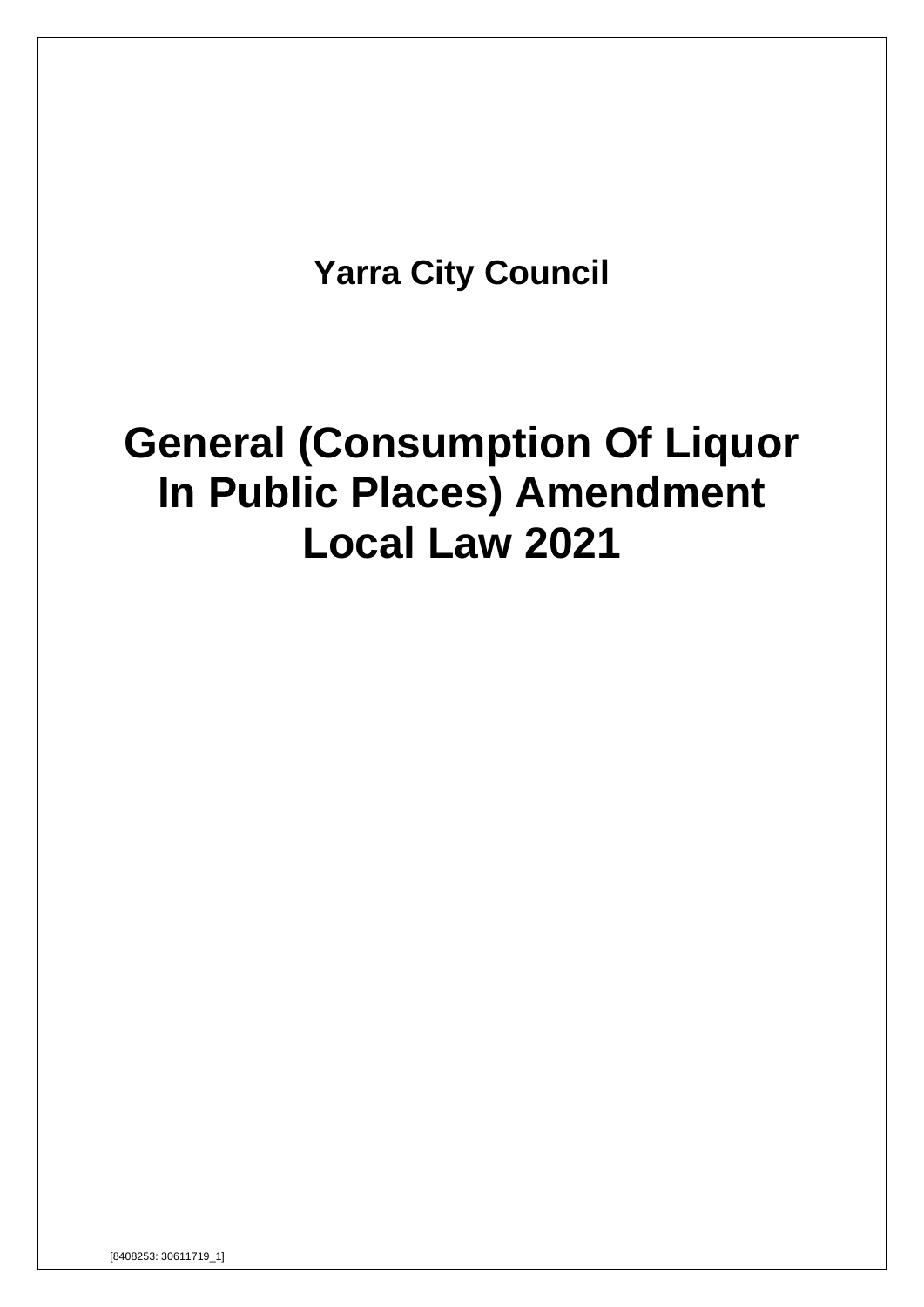## **TABLE OF CONTENTS**

| 2.               |  |
|------------------|--|
| $\overline{3}$ . |  |
| $\overline{4}$ . |  |
| 5.               |  |
| 6.               |  |
| $\overline{7}$ . |  |
|                  |  |
| 8.               |  |
| 9.               |  |
|                  |  |
| 10 <sub>l</sub>  |  |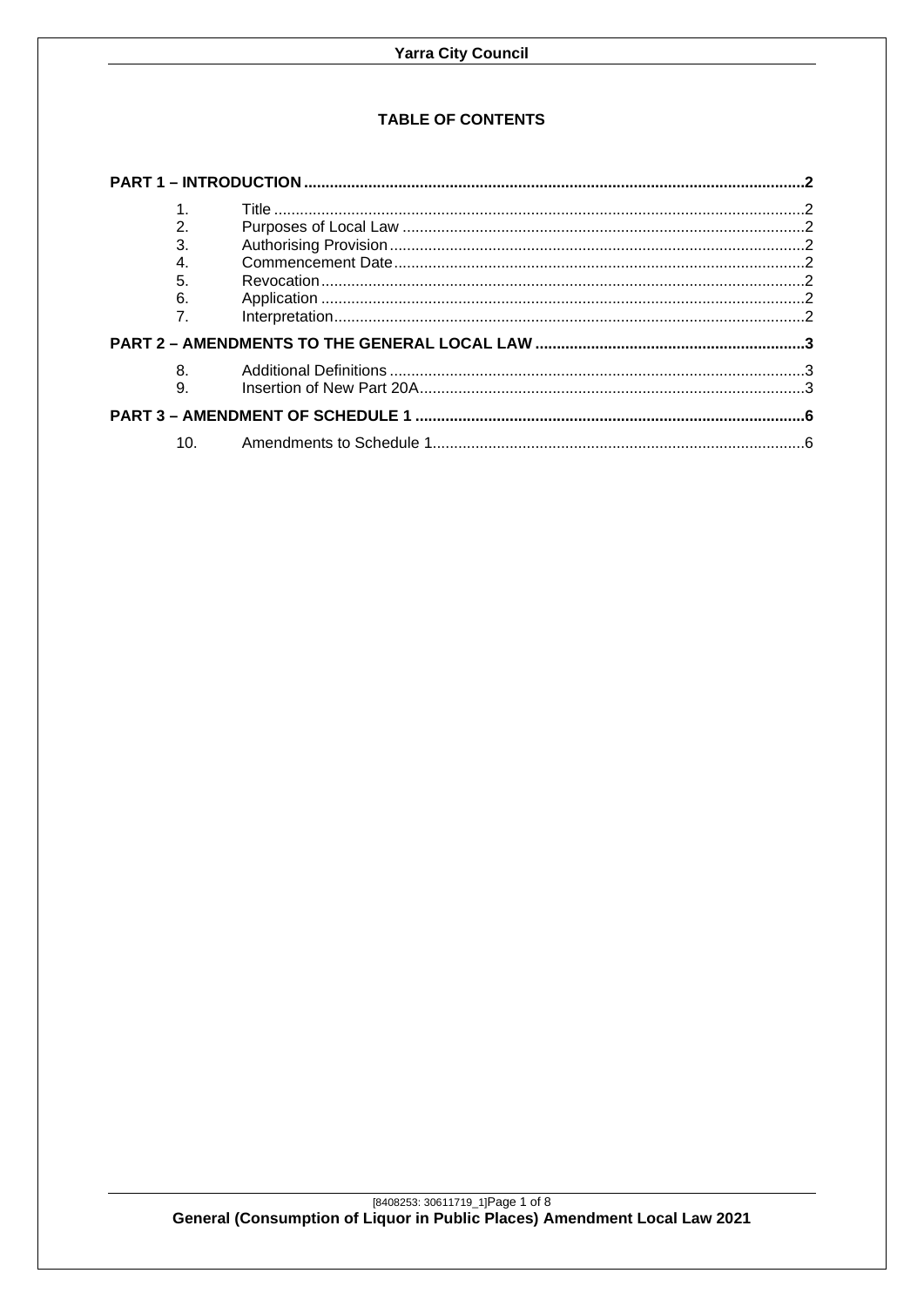## <span id="page-2-0"></span>**GENERAL (CONSUMPTION OF LIQUOR IN PUBLIC PLACES) AMENDMENT LOCAL LAW 2021**

# **PART 1 – INTRODUCTION**

## <span id="page-2-1"></span>**1. Title**

This Local Law is entitled "General (Consumption of Liquor in Public Places) Amendment Local Law".

## <span id="page-2-2"></span>**2. Purposes of Local Law**

This Local Law is made for the purposes of:

- 2.1 amending Council's General Local Law;
- 2.2 regulating the consumption and possession of liquor in certain public places within the municipal district, so that such consumption or possession does not interfere with the amenity and enjoyment of those places; and
- 2.3 the peace, order and good government of the municipal district.

## <span id="page-2-3"></span>**3. Authorising Provision**

This Local Law is made under section 71(1) of the *Local Government Act 2020*.

## <span id="page-2-4"></span>**4. Commencement Date**

This Local Law commences on 19 October 2021.

## <span id="page-2-5"></span>**5. Revocation**

This Local Law will cease to operate on the day on which Council's General Local Law ceases to operate.

## <span id="page-2-6"></span>**6. Application**

This Local Law applies and has operation throughout the whole of the municipal district.

## <span id="page-2-7"></span>**7. Interpretation**

Unless the contrary intention appears in this Local Law the following words and phrases are defined as indicated:

- 7.1 **"Council"** means Yarra City Council;
- 7.2 **"General Local Law"** means the General Local Law made by Council on 3 August 2016, as amended from time to time; and
- 7.3 **"municipal district"** means the municipal district of Council.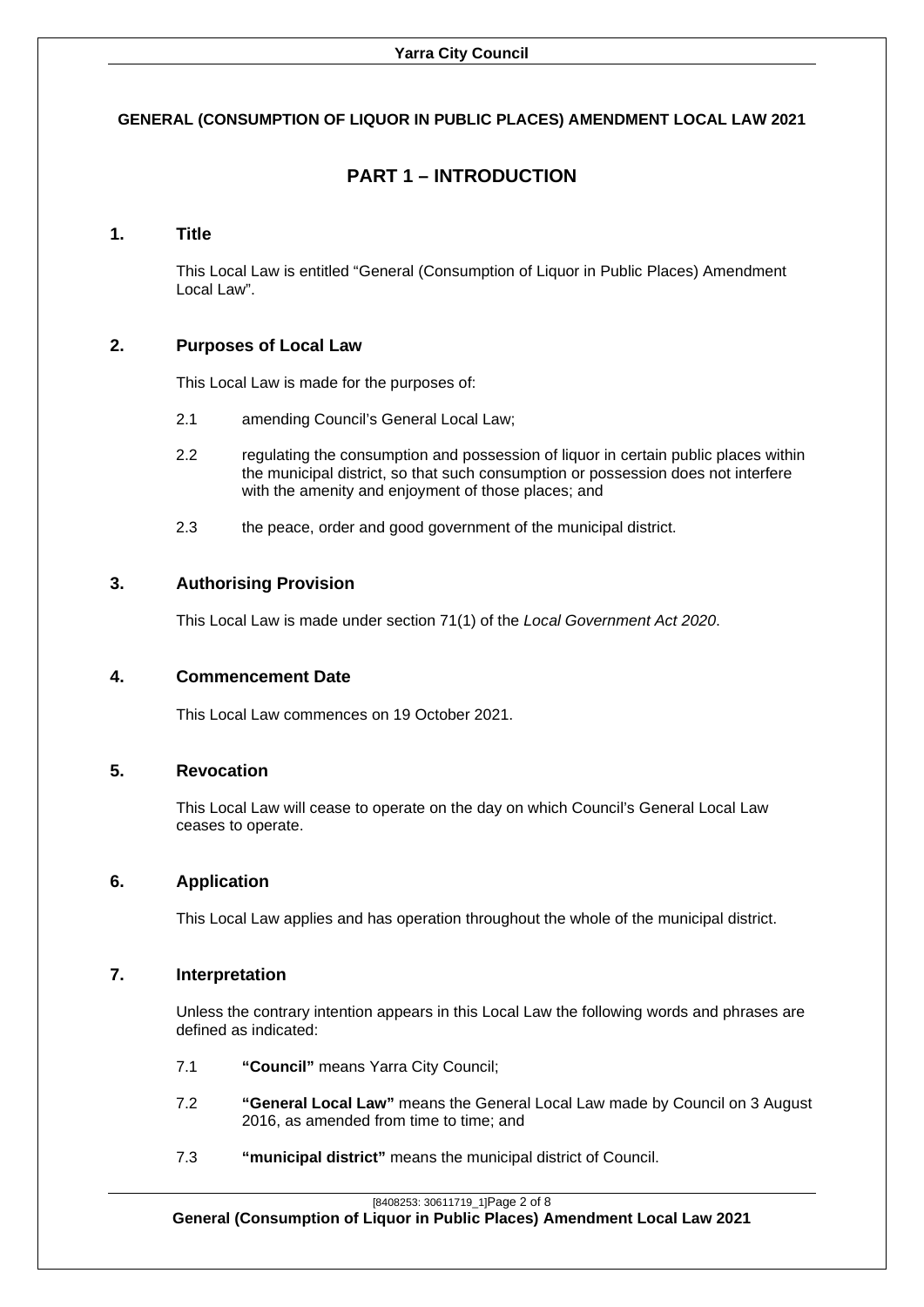## **PART 2 – AMENDMENTS TO THE GENERAL LOCAL LAW**

## <span id="page-3-1"></span><span id="page-3-0"></span>**8. Additional Definitions**

- 8.1 In the General Local Law:
	- 8.1.1 immediately after sub-clause 7.3 and immediately before sub-clause 7.4 insert:
		- 7.3A **"AFL Grand Final Day"** means any day on which the Australian Football League stages the Grand Final;
	- 8.1.2 immediately after sub-clause 7.21 and before sub-clause 7.22 insert:
		- 7.21A **"Event"** means a festival or other event prescribed by Council;
	- 8.1.3 immediately after sub-clause 7.24 and before sub-clause 7.25 insert:
		- 7.24A **"liquor"** has the same meaning as in the *Liquor Control Reform Act 1998*;
	- 8.1.4 immediately after sub-clause 7.27 and before sub-clause 7.28 insert:
		- 7.27A **"municipal reserve"** means any area of open space owned by, vested in or under the management or control of Council, and includes parks and gardens;
	- 8.1.5 immediately after sub-clause 7.32 and before sub-clause 7.33 insert:
		- 7.32A **"prescribe"** means determine by resolution;
			- 7.32B **"Prescribed Area"** means a public place (or part of a public place) prescribed by the Council under Part 20A;.

## <span id="page-3-2"></span>**9. Insertion of New Part 20A**

Immediately after Part 20 and before Part 21 of the General Local Law, insert:

#### **PART 20A – CONSUMPTION OF LIQUOR IN PUBLIC PLACES**

#### **68A. Introduction to this Part**

This Part is not intended to criminalise social or economic disadvantage or chronic health issues, nor to create barriers to seeking or receiving support from appropriate health and social services. People may be in vulnerable circumstances if they are:

- (i) experiencing homelessness
- (ii) socially, culturally or economically marginalised
- (iii) experiencing chronic physical or mental health issues

For these reasons, in situations in which provisions in this Part would usually apply, Authorised Officers must address the reason for the apparent breach of the provision and first offer the option of support through local health and outreach services and/or considering the non-punitive options set out in the Procedure and Protocols Manual.

[8408253: 30611719\_1]Page 3 of 8

**General (Consumption of Liquor in Public Places) Amendment Local Law 2021**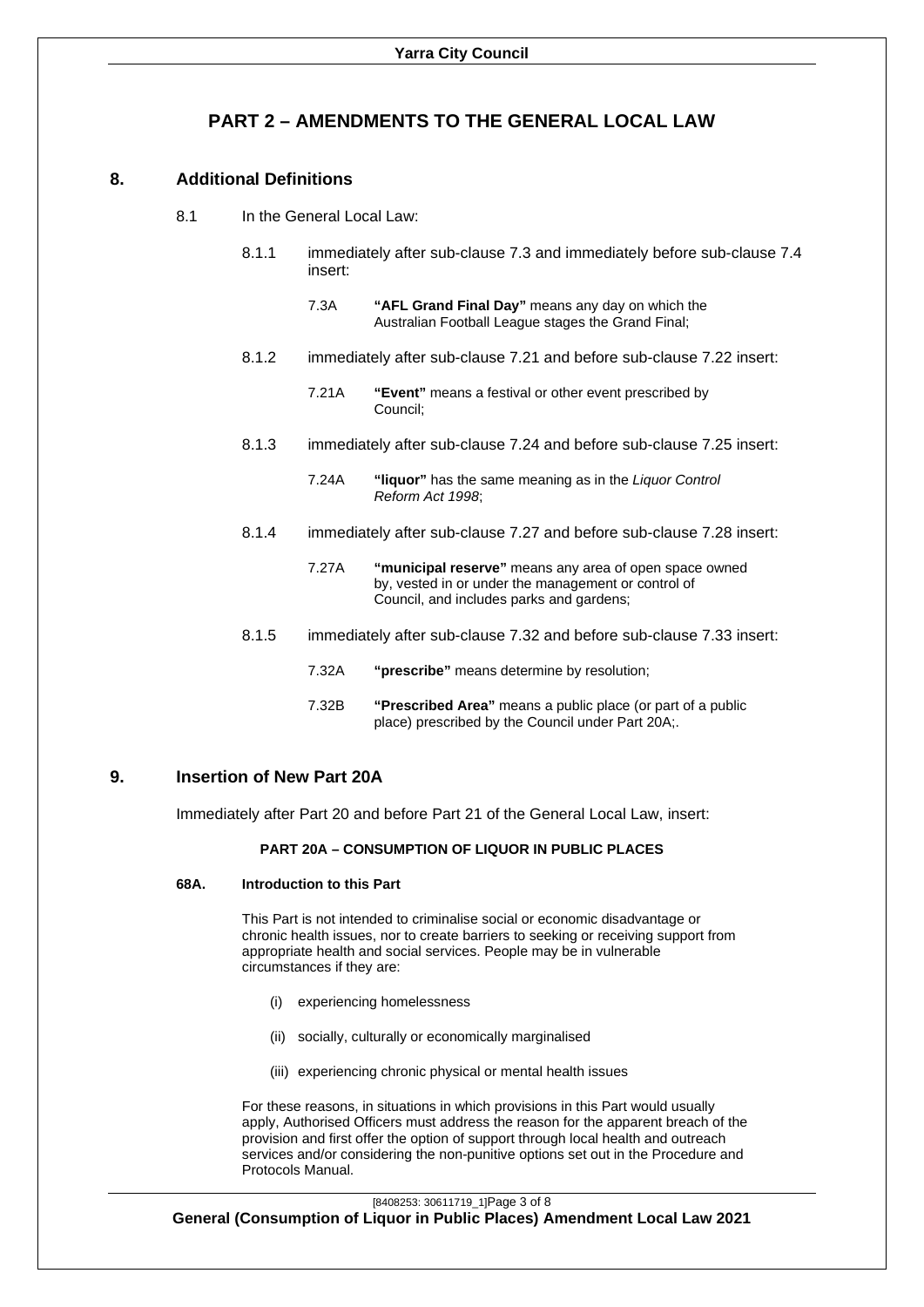| 68B. |  | <b>Prescription by the Council</b> |  |
|------|--|------------------------------------|--|
|------|--|------------------------------------|--|

| 68B.1 | A prescription is only to be made under this clause 68B where it is     |  |  |
|-------|-------------------------------------------------------------------------|--|--|
|       | evident to the Council that there is an extraordinary and imminent risk |  |  |
|       | to public safety related to the possession, control or consumption of   |  |  |
|       | liquor in a public place (or part of a public place).                   |  |  |

- 68B.2 The Council may prescribe a public place (or part of a public place) to be a Prescribed Area for the purposes of this Part.
- 68B.3 If the Council prescribes a public place (or part of a public place) to be a Prescribed Area, the prescription may also specify:
	- 68B.3.1 days on; or
	- 68B.3.2 times between which
	- a person must not:
	- 68B.3.3 consume any liquor; or
	- 68B.3.4 possess or control any liquor other than in a sealed container
	- in the Prescribed Area.
- 68B.4 The Council must not make a prescription without first complying with the Procedure and Protocols Manual.
- 68B.5 Any prescription by the Council under this Part will not be effective, and no person can be prejudicially affected or made subject to any liability under this Part, until notice of the prescription is published on the Council's website.
- 68B.6 A prescription by the Council under this Part may:
	- 68B.6.1 expire, if it is specified to remain in operation only for a limited period and that period passes; and
	- 68B.6.2 be revoked by resolution of the Council.

#### **68C. General Prohibition**

- 68C.1 A person must not:
	- 68C.1.1 consume any liquor; or
	- 68C.1.2 possess or control any liquor other than in a sealed container

at any time:

- 68C.1.3 between 9pm and 9am on the following day while present in a municipal reserve;
- 68C.1.4 in a Prescribed Area, contrary to the terms of any prescription made in respect of that Prescribed Area;
- 68C.1.5 on a footway adjoining any area which is licensed under the *Liquor Control Reform Act 1998*, if the premises in respect of which the area is licensed:

68C.1.5.1 is open for business or otherwise trading; and

[8408253: 30611719\_1]Page 4 of 8

**General (Consumption of Liquor in Public Places) Amendment Local Law 2021**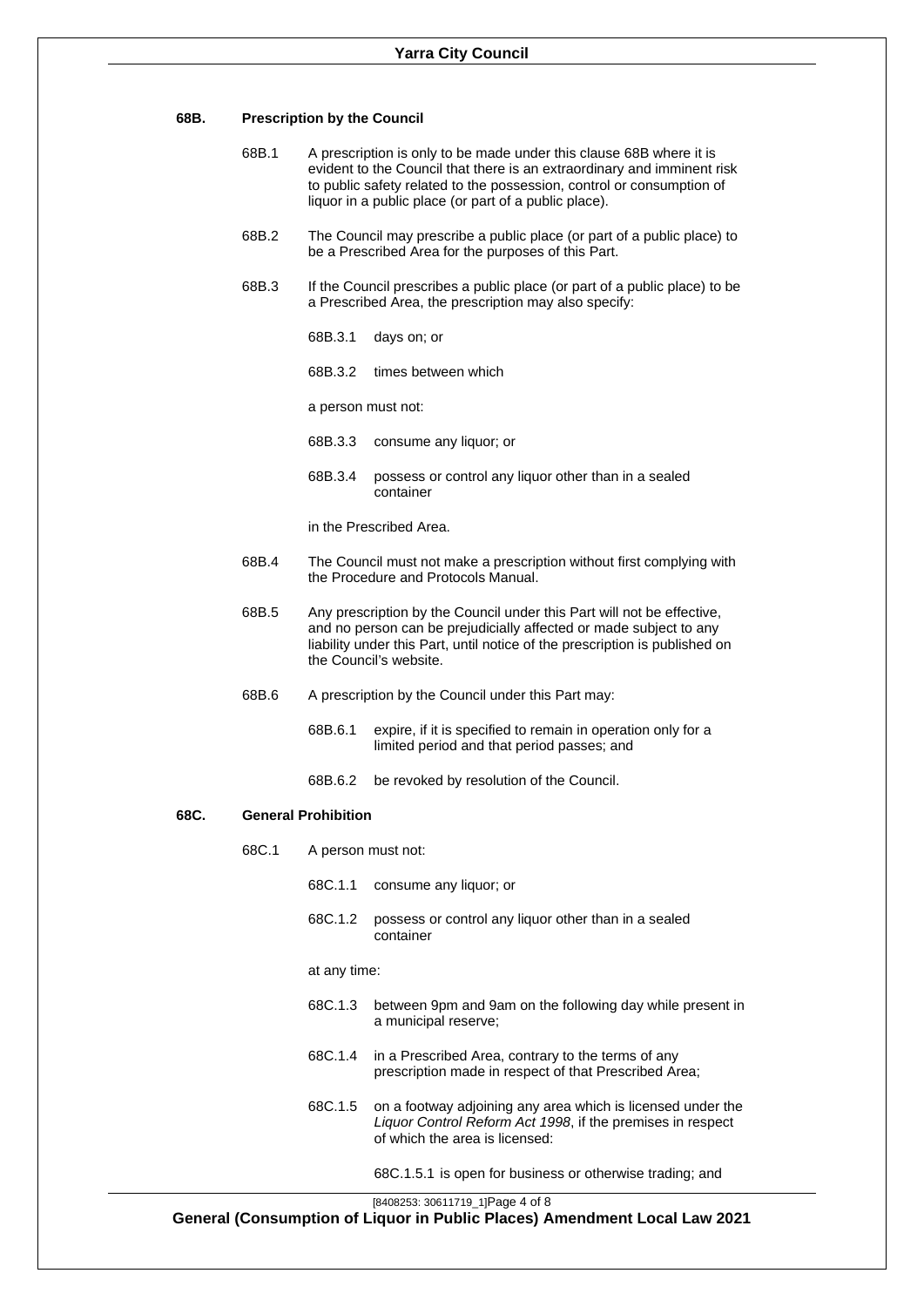- 68C.1.5.2 does not have as its predominant purpose the sale of packaged liquor;
- 68C.1.6 within 10 metres of a pedestrian entrance or exit to an aquatic or leisure centre, a public library, a Maternal and Child Health Centre, a play centre, a child care centre, a pre-school, a school or any other building or structure used predominantly for the purpose of providing services to families or children, whether the person is on a footway or not; and
- 68C.1.7 while on any road (excluding a footway), whether in a vehicle or not.

## **68D Clarification**

If a person is present in a municipal reserve between 9am and 9pm and the person's location is one of the places in or on which a person is prohibited from:

- 68D.1 consuming any liquor; or
- 68D.2 possessing or controlling any liquor other than in a sealed container

under sub-clause 68C.1.4, 68C.1.5, 68C.1.6 or 68C.1.7, that person will, if they:

- 68D.3 consume any liquor; or
- 68D.4 possess or control any liquor other than in a sealed container,

breach sub-clause 68C.1.4, 68C.1.5, 68C.1.6 or 68C.1.7 (as the case may be).

#### **68E Additional Prohibitions**

- 68E.1 Notwithstanding clause 68C, a person must not:
	- 68E.1.1 consume any liquor; or
	- 68E.1.2 possess or control any liquor other than in a sealed container
	- in:
	- 68E.1.3 the area around Swan Street, Cremorne and Richmond, which is bounded by Tanner and Gipps Streets to the north, Church Street to the east, the railway line to the south and Punt Road to the west (being the area shaded red in the map attached to this Local Law), from 9pm on the day immediately preceding the AFL Grand Final until 9am on the day immediately following the AFL Grand Final; or
	- 68E.1.4 any public place from 9pm on 30 December to 9am on 1 January.

#### **68F Directions by Authorised Officer**

- 68F.1 If an Authorised Officer observes a person contravening clause 68C or 68E, and it is clear to the Authorised Officer that the person is not vulnerable within the meaning of the Procedure and Protocols Manual, the Authorised Officer may direct the person to:
	- 68F.1.1 cease the consumption of liquor;
	- 68F.1.2 seal the container of liquor; or

[8408253: 30611719\_1]Page 5 of 8

**General (Consumption of Liquor in Public Places) Amendment Local Law 2021**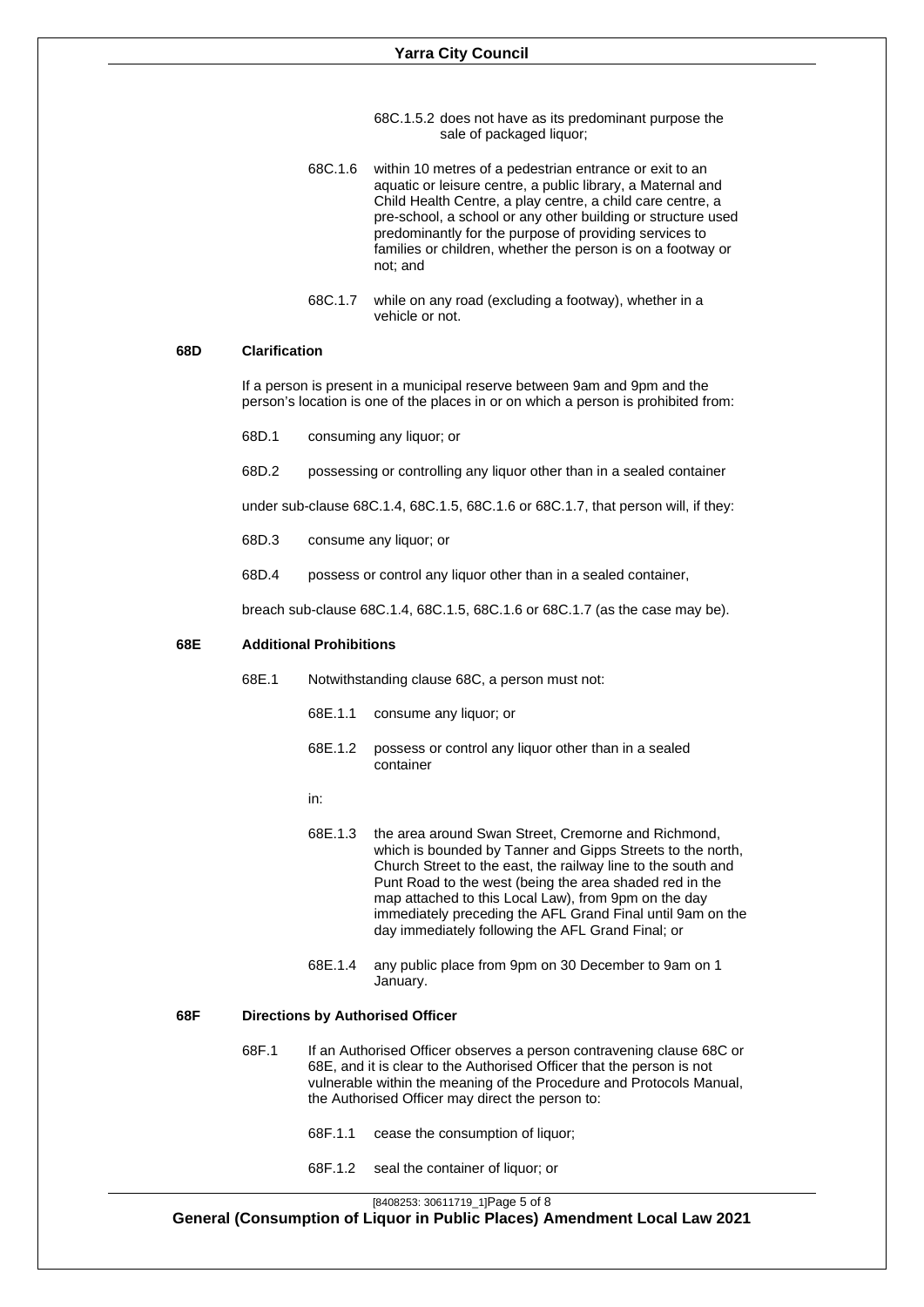- 68F.1.3 dispose of the liquor into a receptacle approved by the Authorised Officer.
- 68F.2 A person to whom a direction is given under sub-clause 68F.1 must comply with that direction.

#### **68G Exceptions**

- 68G.1 Nothing in clause 68C or 68E applies to any person who is:
	- 68G.1.1 on premises which are or in an area which is licensed under the *Liquor Control Reform Act 1998*; or
	- 68G.1.2 attending an Event prescribed by Council.
- 68G.2 Council may, for the purposes of this Part, prescribe a festival or other event as an Event to which clause 68C or 68E does not apply.
- 68G.3 Any prescription which is made by Council under sub-clause 68G.2 must be published on Council's website, and must specify:
	- 68G.3.1 the period during which the Event is being conducted;
	- 68G.3.2 the area of the municipal district in which the Event is being conducted, which may be described by words, a plan or a map or a combination of words, a plan and a map;
	- 68G.3.3 areas within the Event that are designated as allowing responsible service of liquor and the specified times during which liquor may be served there; and
	- 68G.3.4 the name of the person or persons conducting the Event.

# **PART 3 – AMENDMENT OF SCHEDULE 1**

## <span id="page-6-1"></span><span id="page-6-0"></span>**10. Amendments to Schedule 1**

In Schedule 1 to the General Local Law, immediately below the reference to sub-clause 68.1 but above the reference to sub-clause 75.4 insert:

| 68F.2 | Failure to comply with direction given by<br><b>Authorised Officer</b> |  |
|-------|------------------------------------------------------------------------|--|

# **PART 4 – ATTACHMENT OF MAP**

### **11. Attachment of Map**

After Schedule 1 to the General Local Law attach the following:

## **ATTACHMENT**